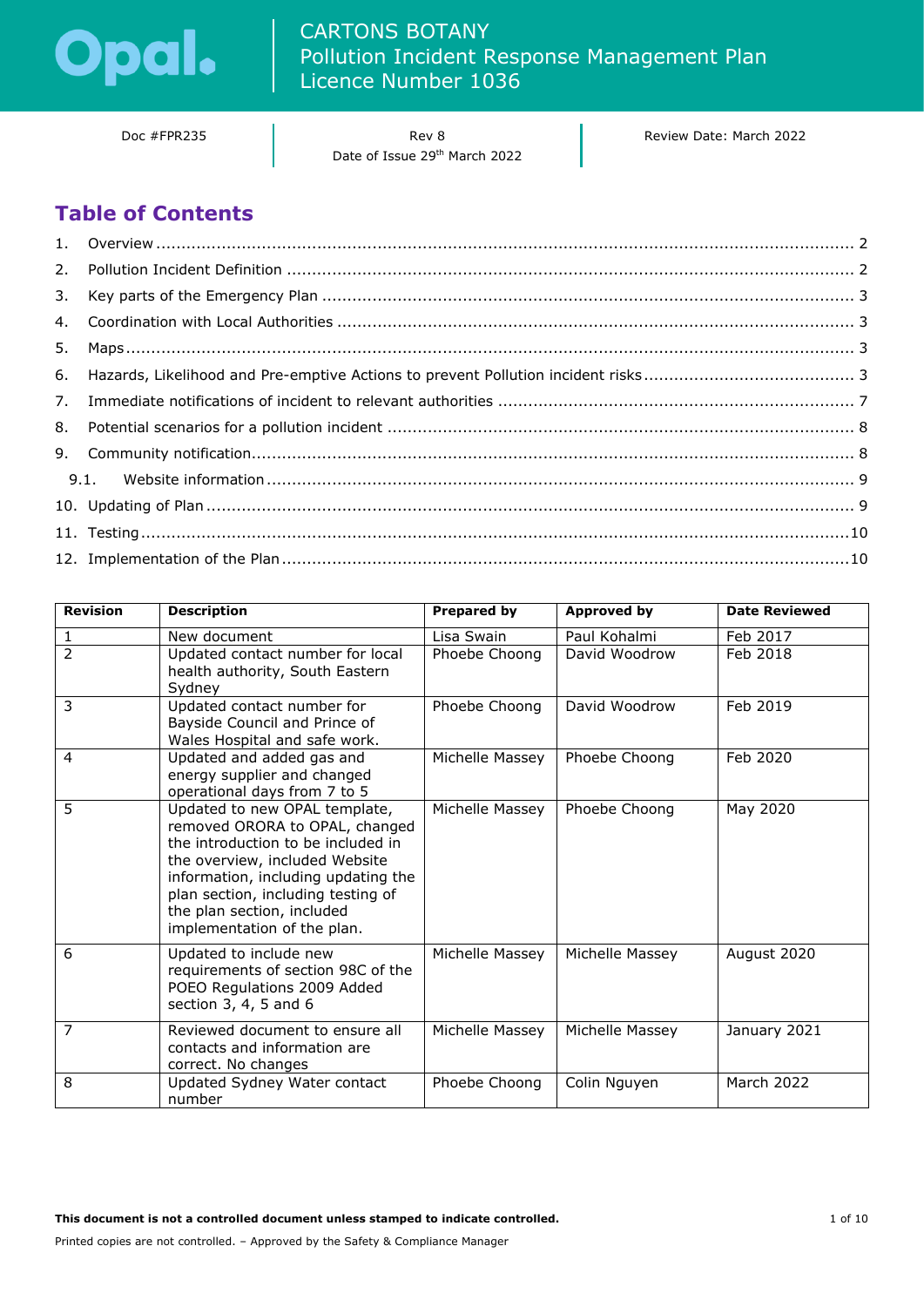

Doc #FPR235 Rev 8 Date of Issue 29th March 2022 Review Date: March 2022

## <span id="page-1-0"></span>**1. Overview**

This Pollution Incident Response Management Plan (PIRMP) has been written to comply with the legislative requirements under the Protection of the Environment Operations Act 1997 (POEO Act) and the Protection of the Environment Operations (General) Regulation 2009.

Under the legislation referred to above, the Environment Protection Licences (EPL) requires a PIRMP to clearly document pollution risks, communication procedures to authorities and community regarding pollution incidents, and testing and training for pollution response. If there is a pollution incident involving material harm or threatened material harm to human health or the environment, the PIRMP will be implemented.

Opal Cartons Botany has an Environment Protection Licence number 1036.

The requirements also include that the following sections of the plan to be made publically available:

- Procedures for contacting the 'relevant authorities.
- Procedures for communicating with the community (excluding any personal information).

The EPL is applicable to all Opal Cartons Botany staff, visitors and contractors and sets out their responsibilities including notifying, responding and managing pollution incidents.

A copy of the full EPL is maintained at the premises to which the relevant licence relates. It is readily available to the person responsible for implementing the EPL, the emergency services and to an authorised EPA officer on request.

The plan is tested annually and is updated whenever new information becomes available.

# <span id="page-1-1"></span>**2. Pollution Incident Definition**

A Pollution Incident means an incident or set of circumstances during or as a consequence of which there is or is likely to be a leak, spill or other escape or deposit of a substance, as a result of which pollution has occurred, is occurring or is likely to occur. It includes an incident or set of circumstances in which a substance has been placed or disposed of on premises, but it does not include an incident or set of circumstances involving only the emission of any noise. Severe odour emissions are also considered a pollution incident.

A pollution incident is required to be notified if there is a risk of 'material harm to the environment', which is defined in Section 147 of the POEO Act as:

- *a) harm to the environment is material if:*
	- *i. it involves actual or potential harm to the health or safety of human beings or to ecosystems that is not trivial, or*
	- *ii. it results in actual or potential loss or property damage of an amount, or amounts in aggregate, exceeding \$10,000 (or such other amount as is prescribed by the regulations), and*
- *b) loss includes the reasonable costs and expenses that would be incurred in taking all reasonable and practicable measures to prevent, mitigate or make good harm to the environment.*

Section 147 of the POEO Act also states that:

*it does not matter that harm to the environment is caused only in the premises where the pollution incident occurs. While this document describes reporting required for all pollution incidents, only those that involve reporting related to "material harm to the environment" constitute activation of the PIRMP.*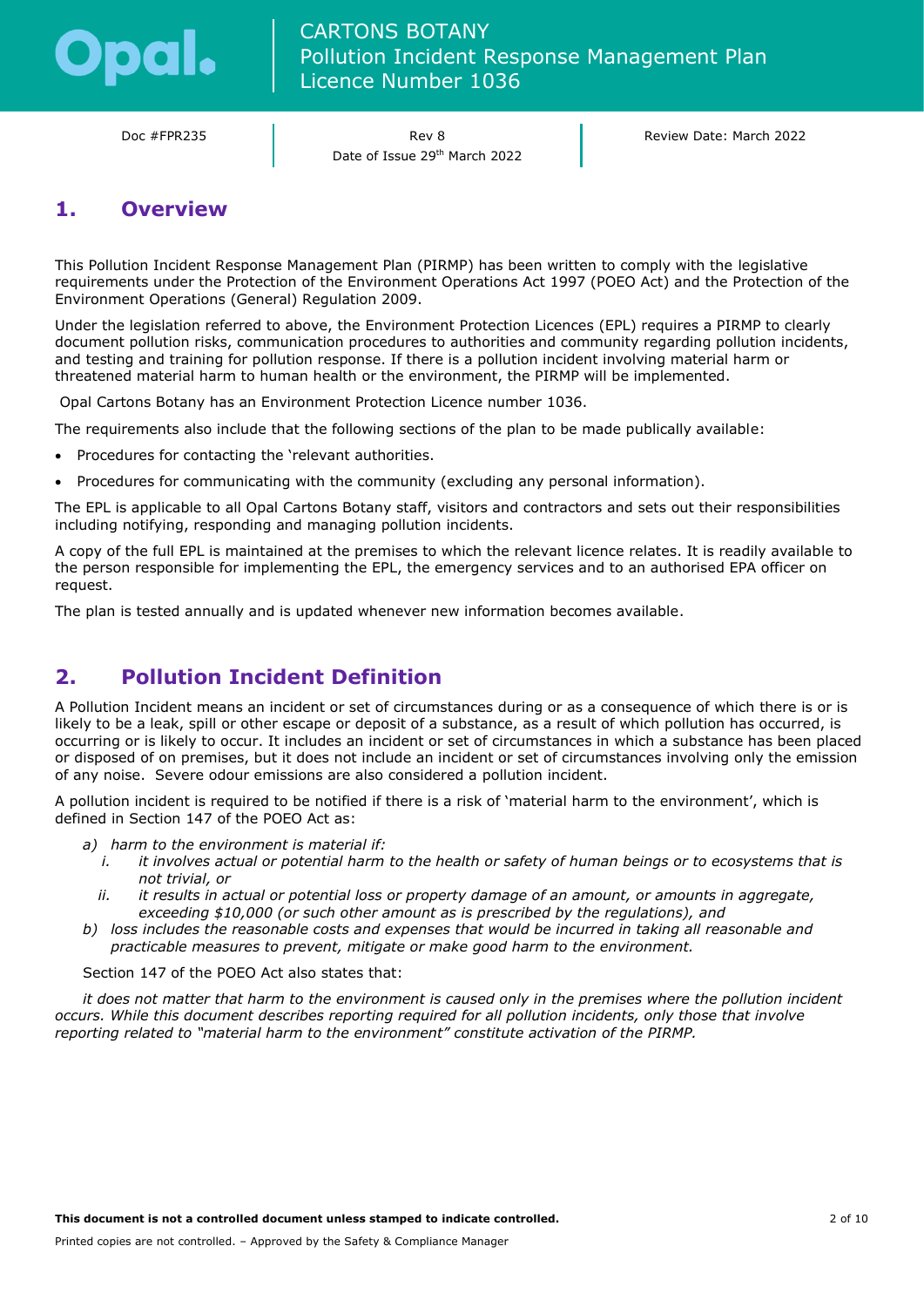

Doc #FPR235 Rev 8 Date of Issue 29th March 2022 Review Date: March 2022

### <span id="page-2-0"></span>**3. Key parts of the Emergency Plan**

This is covered under the OPAL Cartons Botany Emergency Plan section 6.1 and 8. Additional details are included in this document.

# <span id="page-2-1"></span>**4. Coordination with Local Authorities**

This is included in section 6.1 of the Emergency Plan.

### <span id="page-2-2"></span>**5. Maps**

Maps of the site is located in the Opal Cartons Botany Emergency Plan Appendix 1 and 2 and at the DG manifest at Gate 1.

### <span id="page-2-3"></span>**6. Hazards, Likelihood and Pre-emptive Actions to prevent Pollution incident risks**

### **6.1 Overview**

This chapter deals with the POEO regulations 2009 sections 98 a-k. These sections deal with the hazard, likelihood and preemptive actions which are similar processes to undertaking a risk assessment and providing appropriate control measures to proven or minimize the risks.

This plans also considers both air and water-based pollution incidents impacts. Overall considerable design and environmental management plans are in place to effectively minimize the likelihood and impact of a pollution incident. However, such incidents despite the best design and management methods can occur. Such accidental events are also covered in the plan by the use of the incident response methods.

This plan is based on a risk assessment process undertaken summarized in the following document:

• Environmental Aspects and Impacts register

#### **6.2 Summary of Pollution Types**

Opal Cartons Botany by nature has a limited list of typical pollution types which are required to be considered under the PIRMP. This list covers the main types found for OPAL Cartons Botany listed in table 1 below: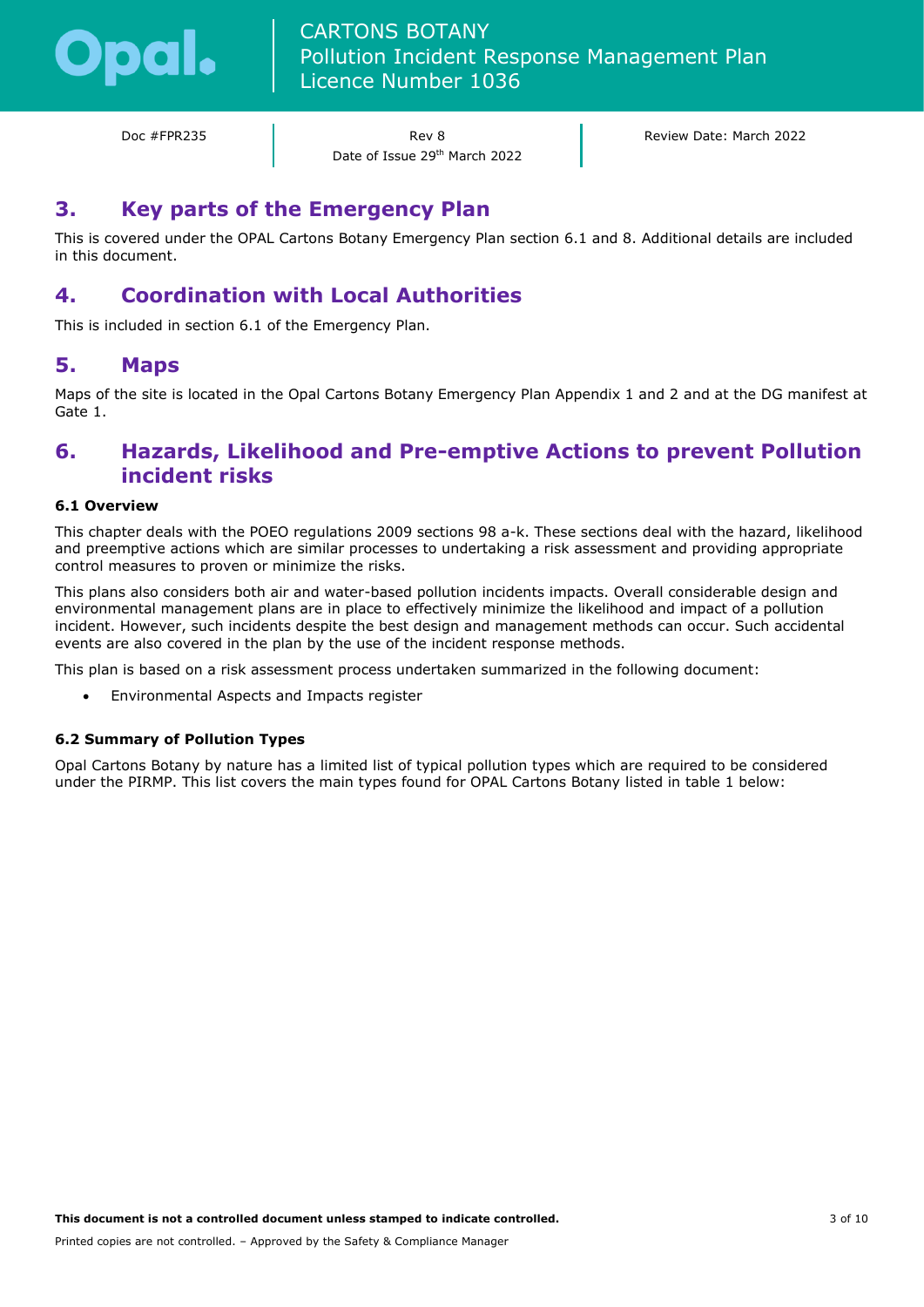

Doc #FPR235 and a Rev 8 Date of Issue 29th March 2022 Review Date: March 2022

### **Table 1: List of Typical Main Pollutants in Paper Cartons manufacturing**

| <b>Description</b>                                                            | <b>Comments</b>                                                                                                                                                                                                                                                        |  |  |  |
|-------------------------------------------------------------------------------|------------------------------------------------------------------------------------------------------------------------------------------------------------------------------------------------------------------------------------------------------------------------|--|--|--|
| <b>Air Based Emissions</b>                                                    |                                                                                                                                                                                                                                                                        |  |  |  |
| Dust                                                                          | As a result of malfunction of the Cyclone compactors but is covered in maintenance<br>processes.                                                                                                                                                                       |  |  |  |
| Fire                                                                          | Fire is not considered an environmental incident unless it is large enough to threaten<br>human health or neighbouring properties, but the smoke from the fire can be and can<br>affect neighbours. Fire Management is covered under Opal Cartons Emergency<br>manual. |  |  |  |
| <b>Noise</b>                                                                  | Emitted by Plant and Equipment. Noise is not considered a pollution incident and not<br>covered further under this Plan.                                                                                                                                               |  |  |  |
| Odour                                                                         | Odour would be from the release of significant amounts VOCs but due to low<br>quantities of chemicals that produce VOCs stored on site would be not trigger<br>environmental harm.                                                                                     |  |  |  |
| <b>Spill type Emissions</b>                                                   |                                                                                                                                                                                                                                                                        |  |  |  |
| Class 2.1 Flammable<br>gases:                                                 | Fuel for forklifts, welding and spray aerosol cans are the sources her and are covered<br>under:                                                                                                                                                                       |  |  |  |
| LPG (max 2000<br>litres)                                                      | Opal Cartons Dangerous Goods notification                                                                                                                                                                                                                              |  |  |  |
| Aerosols (under                                                               | Chemical Approval system                                                                                                                                                                                                                                               |  |  |  |
| regulation limits)<br>Acetylene<br>$\bullet$<br>(maximum 5 size C<br>bottles) | Limited quantities and stock holdings for these gases.                                                                                                                                                                                                                 |  |  |  |
| Class 2.2 Non-toxic<br>non-flammable gases                                    | Oxygen bottles are used in the welding processes and only limited quantities of<br>bottles smallest size are held on site. Covered under                                                                                                                               |  |  |  |
| Oxygen                                                                        | Chemical Approval system                                                                                                                                                                                                                                               |  |  |  |
|                                                                               | Limited quantities and stock holdings for these gases.                                                                                                                                                                                                                 |  |  |  |
| Class 3 flammable                                                             | For plant and equipment operations. Covered under                                                                                                                                                                                                                      |  |  |  |
| Liquids egs Fuels,<br>paints, solvents                                        | Opal Cartons Dangerous Goods notification                                                                                                                                                                                                                              |  |  |  |
|                                                                               | Chemical Approval system                                                                                                                                                                                                                                               |  |  |  |
|                                                                               | Limited quantities and stock holdings                                                                                                                                                                                                                                  |  |  |  |
| Combustible Liquids<br>$(C1$ and $C2)$                                        | For plant and equipment operations. Covered under                                                                                                                                                                                                                      |  |  |  |
| Diesel, lubricants and                                                        | Opal Cartons Dangerous Goods notification                                                                                                                                                                                                                              |  |  |  |
| hydraulic oils and                                                            | Chemical Approval system                                                                                                                                                                                                                                               |  |  |  |
| greases                                                                       | Limited quantities and stock holdings                                                                                                                                                                                                                                  |  |  |  |
|                                                                               | Majority Food Grade compliant products                                                                                                                                                                                                                                 |  |  |  |
|                                                                               | Stormwater control management and Spill response control measures                                                                                                                                                                                                      |  |  |  |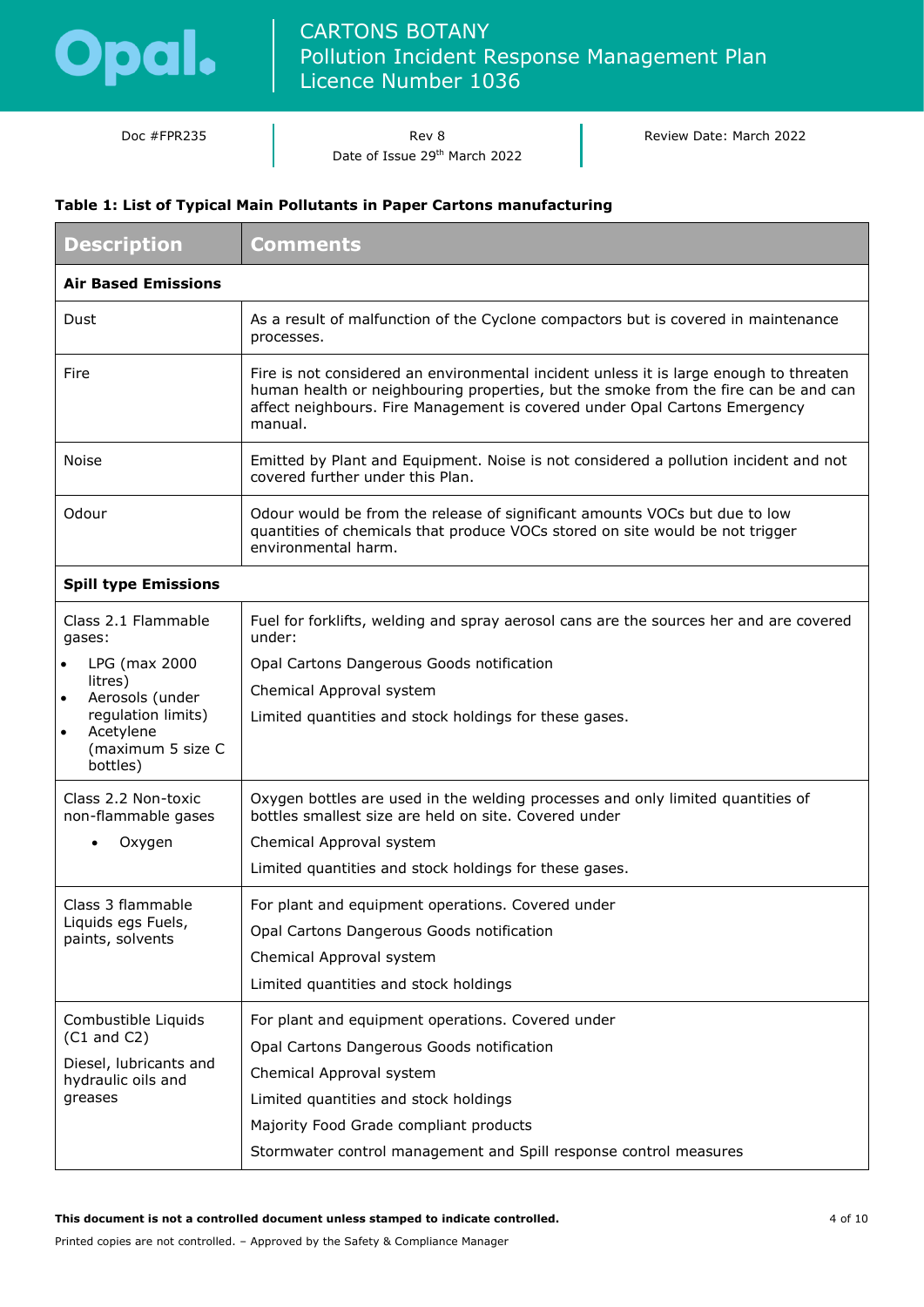

| Doc #FPR235                                                                                                                                                                                                                                                                        | Rev 8<br>Date of Issue 29th March 2022                                                                                                                                                                                                       | Review Date: March 2022 |  |
|------------------------------------------------------------------------------------------------------------------------------------------------------------------------------------------------------------------------------------------------------------------------------------|----------------------------------------------------------------------------------------------------------------------------------------------------------------------------------------------------------------------------------------------|-------------------------|--|
| Class 8 Corrosive<br>Substances                                                                                                                                                                                                                                                    | Use of dangerous goods varies on site and covered in:<br>Opal Cartons Dangerous Goods notification<br>Chemical Approval system<br>Limited quantities and stock holdings<br>Stormwater control management and Spill response control measures |                         |  |
| Wastes (includes solid,<br>liquid and hazardous<br>wastes)                                                                                                                                                                                                                         | Storage of wastes and wastes containing chemicals. Covered under:<br>Opal Cartons Site emergency manual<br>Waste management procedure                                                                                                        |                         |  |
| Management of aqueous liquids on site are covered under:<br>Aqueous wastes,<br>wastewaters and<br>Chemical Approval system<br>aqueous potential<br>pollutants<br>Stormwater control management and Spill response control measures<br>Gross pollutant trap on site<br>Bunded areas |                                                                                                                                                                                                                                              |                         |  |

### **6.3 Use and Storage of Hazardous Chemicals Safety Issues**

Storage and handling of substances which may cause pollution are divided into two areas:

- Hazardous substances covered by occupational health and safety requirements
- Non-hazardous and aqueous based substances
- Hazardous chemicals are documented and itemized in accordance to the Work Health and Safety Regulations 2017. The specific hazardous and non- hazardous chemicals documents are identified in Table 2 below:

#### **Table 2: Reference Documents to Inventory of Pollutants**

| <b>Document Name</b>                                   | <b>Relation to this Plan</b>                                                                                                                                                              |  |
|--------------------------------------------------------|-------------------------------------------------------------------------------------------------------------------------------------------------------------------------------------------|--|
| Dangerous Goods and<br><b>Hazardous Chemicals</b>      | Overarching management of safety including for pollutants on site                                                                                                                         |  |
| Chemical Approval                                      | Overarching management of safety including for pollutants on site and safety measures<br>prior to the introduction of a new chemical for use on site.<br>Record keeping of chemicals used |  |
| <b>Emergency Procedure</b>                             | Overarching management of emergency management on site                                                                                                                                    |  |
| Opal Cartons Botany<br>Dangerous Goods<br>notification | Quantities of dangerous goods on site<br>Site maps<br>Location of dangerous goods                                                                                                         |  |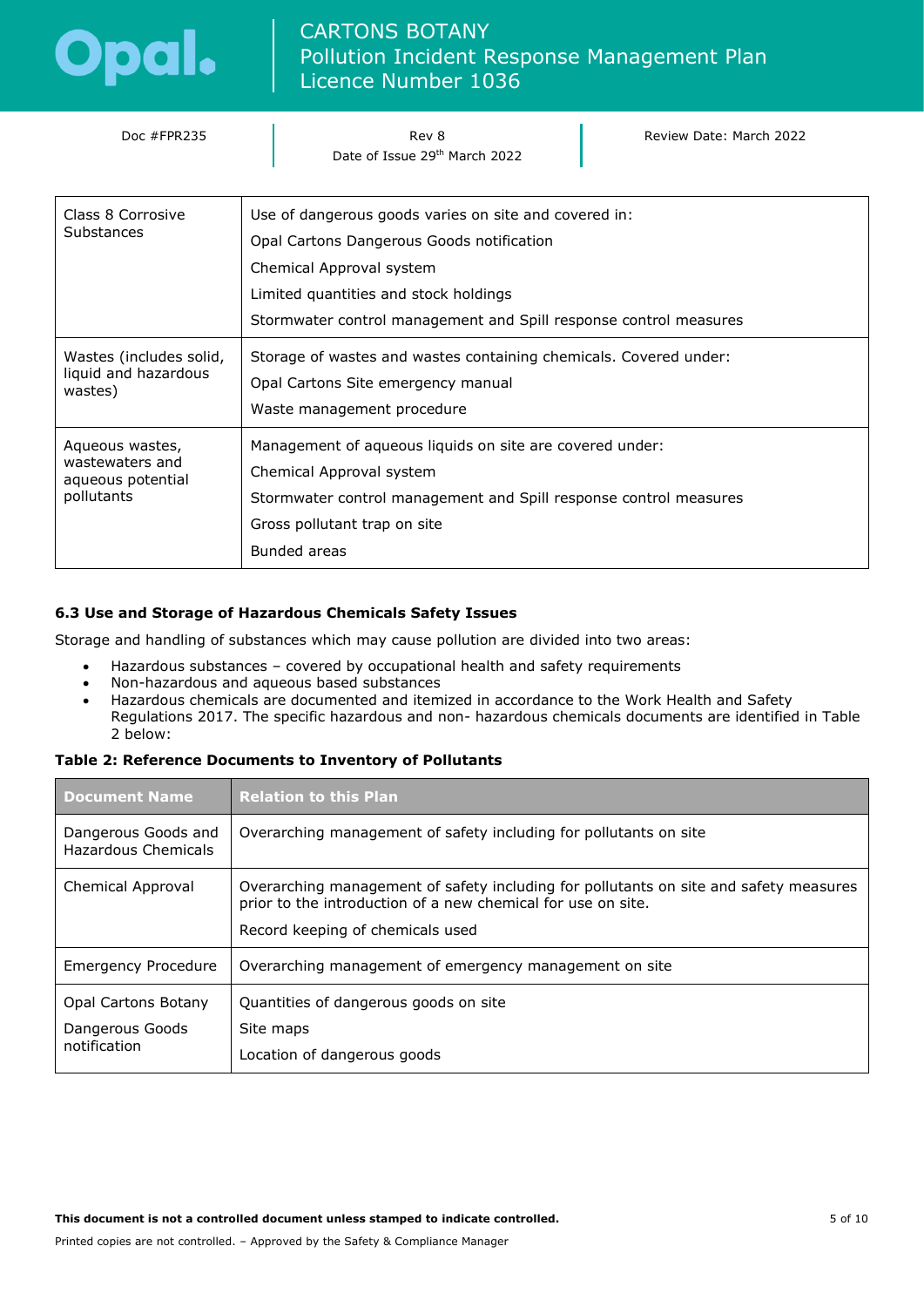

Doc #FPR235 Rev 8 Date of Issue 29th March 2022 Review Date: March 2022

### **6.4 Risk Assessment and Control Measures (pre-emptive actions)**

Assessment analysis and control measures to minimize or prevent any risk of harm to human health or the environment arising out of the relevant activity are required under the overarching documents in the table 3 below:

### **Table 3: List of Documents covering Environmental risk Assessment and Control Measures**

| <b>Document Name</b>                             | <b>Relation to this Plan</b>                                                                                             |
|--------------------------------------------------|--------------------------------------------------------------------------------------------------------------------------|
| Environmental<br>Aspects and Impacts<br>Register | Provides register of business aspects and environmental aspects<br>Scoring system for assessing risk<br>Control measures |
| Chemical Approval                                | Risk assessments for each chemical bought onto site                                                                      |
| Spill Prevention and<br>Control                  | Management of uncontrolled and contained spills on site                                                                  |
| Waste and Recycled<br>materials                  | Management of waste generation and correct disposal.                                                                     |

### **6.5 Hazard Assessment, Inventory, Early Warnings and Pre-Emptive Actions**

Table 4 below provides a breakdown of the coverage of the regulatory requirements according to the POEO Regulations 2009 by section to this part:

### **Table 4: Risk module Coverage of the POEO Regulations 2009**

| <b>Section</b> | <b>Item heading</b>                        | <b>Covered By</b>                                                                                                                                                                        |  |
|----------------|--------------------------------------------|------------------------------------------------------------------------------------------------------------------------------------------------------------------------------------------|--|
| 98C (a)        | Hazard assessment                          | Aspects and impacts register with corrective actions                                                                                                                                     |  |
| 98C (b)        | Likelihood assessment                      | Aspects and impacts register with corrective actions                                                                                                                                     |  |
| 98C            | Pre-emptive actions                        | Aspects and impacts register with corrective actions                                                                                                                                     |  |
| 98C (d)        | Pollution Inventory Types                  | List of polluting substances and storage and covered<br>under hazardous chemicals                                                                                                        |  |
| 98C (e)        | Pollution Inventory Quantities             | List of chemical substances and storage on site and<br>covered under hazardous chemicals with regards to<br>maximum quantities stored                                                    |  |
| 98C (f)        | Safety equipment                           | List of polluting control equipment on map plus List of<br>chemical substances and storage on site and covered<br>under hazardous chemicals with regards to maximum<br>quantities stored |  |
| 98C(g)         | Contact Details of activating plan         | Listed in emergency manual<br>List of polluting substances and storage and covered<br>under hazardous chemicals                                                                          |  |
| 98C (h)        | Contact details of relevant<br>authorities | Listed in emergency manual<br>List of polluting substances and storage and covered                                                                                                       |  |

**This document is not a controlled document unless stamped to indicate controlled.**

Printed copies are not controlled. – Approved by the Safety & Compliance Manager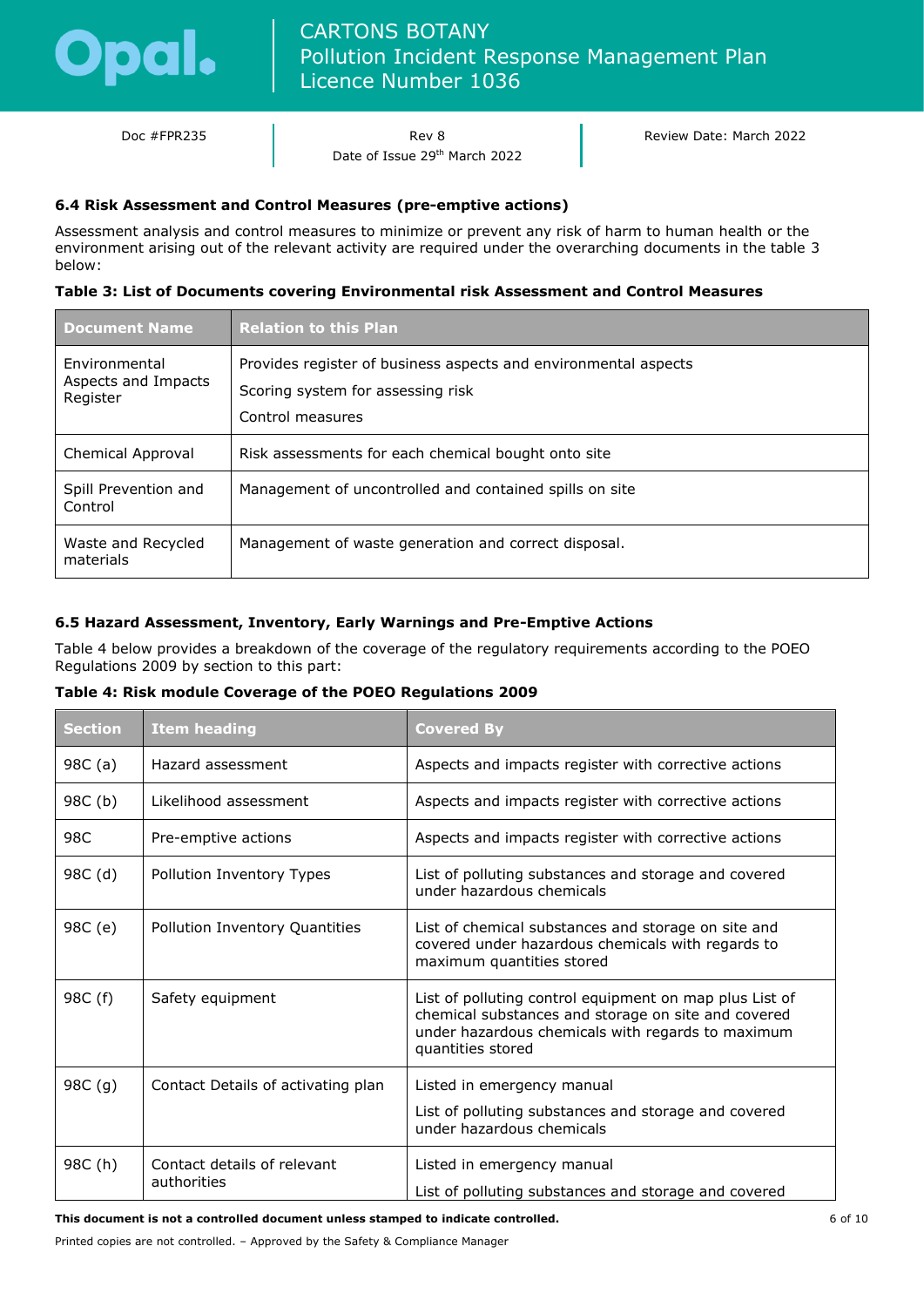

| Doc #FPR235 | Rev 8                         |  |
|-------------|-------------------------------|--|
|             | Date of Issue 29th March 2022 |  |

Review Date: March 2022

|         |                            | under hazardous chemicals                                                                                                                      |
|---------|----------------------------|------------------------------------------------------------------------------------------------------------------------------------------------|
| 98C (i) | Early Warnings Neighbours  | List of polluting substances and storage and covered<br>under hazardous chemicals - need to warn neighbours<br>early in any Pollution incident |
| 98C (j) | Staff safety               | Listed in emergency manual<br>List of polluting substances and storage and covered<br>under hazardous chemicals                                |
| 98C (k) | Map location of pollutants | Listed in emergency manual appendix 1 and 2.                                                                                                   |

The above legal requirements are covered under the following documents:

- ➢ Opal Cartons PIRMP
- ➢ Emergency Manual
- ➢ Environmental Impacts and Aspects Register
- ➢ Chemical Approval register

# <span id="page-6-0"></span>**7. Immediate notifications of incident to relevant authorities**

Opal Cartons Botany is required to **immediately** notify the following regulatory authorities where a pollution incident has or is likely to occur:

- ➢ Local Council.
- ➢ NSW EPA.
- ➢ NSW Health (local Public Health Unit).
- $\sum$  Safe Work NSW.
- ➢ Fire and Rescue NSW.
- ➢ Sydney Water.
- ➢ Ausgrid
- ➢ Jemena (gas)

The Chief Warden, General Manager or delegate is required to report all pollution incidents to the relevant authorities listed in the below table immediately after the incident is identified.

## **Table 1 - Relevant authorities to be notified**

| <b>SERVICE</b>            | <b>DESCRIPTION</b>                 | <b>NUMBER</b> |
|---------------------------|------------------------------------|---------------|
| <b>Emergency Services</b> | Fire & Rescue, Ambulance or Police | 000           |
| EPA - Environment Line    | Air, water, land, noise pollution  | 131 555       |
| Local Health Authority    | South Eastern Sydney               | 95407756      |
|                           | Prince of Wales Hospital           | 9382 2222     |
| Ministry of Health        |                                    | 9391 9000     |

**This document is not a controlled document unless stamped to indicate controlled.**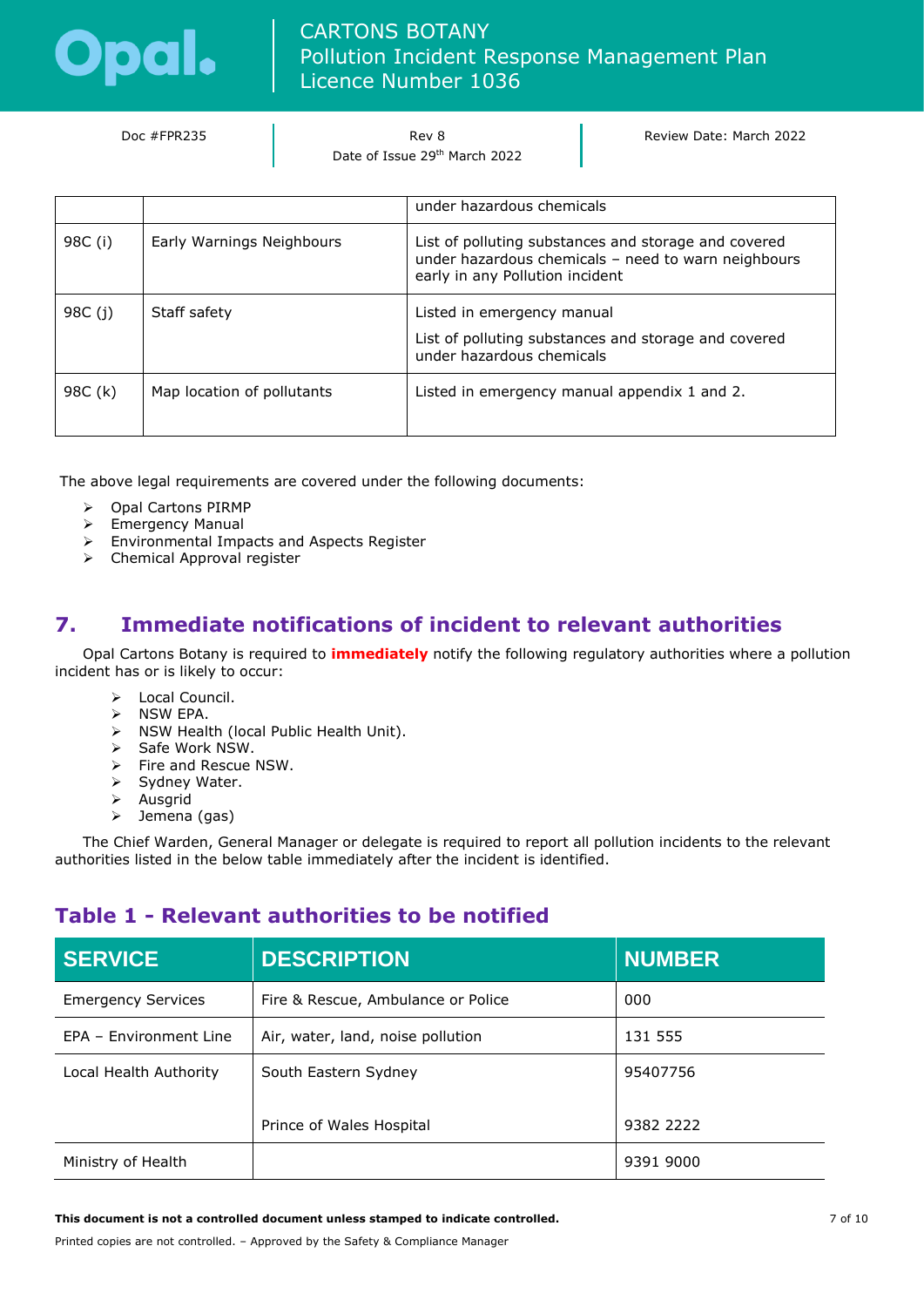

| Doc #FPR235 | Rev 8<br>Date of Issue 29th March 2022 | Review Date: March 2022 |
|-------------|----------------------------------------|-------------------------|
|             |                                        |                         |

| <b>SERVICE</b>       | <b>DESCRIPTION</b>    | <b>NUMBER</b> |
|----------------------|-----------------------|---------------|
| Bayside City Council | Local Authority       | 1300 581 299  |
| Safe Work NSW        | Compliance and Safety | 13 10 50      |
| Sydney Water         | Local Authority       | 13 20 92      |
| Ausgrid              | HV Energy Supplier    | 13 13 88      |
| Jemena (Gas)         | Gas Supplier          | 131 909       |

The information required to be provided as part of the notification process includes:

- 1) The time, date, nature, duration and location of the incident.
- 2) The location of the place where pollution is occurring or is likely to occur.
- 3) The nature, the estimated quantity or volume and the concentration of any pollutants involved, if known.
- 4) The circumstances in which the incident occurred (including the cause of the incident, if known).
- 5) The action taken or proposed to be taken to deal with the incident and any resulting pollution or threatened pollution, if known
- 6) Other information prescribed by the regulations.

Lack of any of the above information should not prevent the Chief Warden or General Manager from making an immediate notification. As additional information becomes available, it would be communicated to all the relevant agencies immediately.

# <span id="page-7-0"></span>**8. Potential scenarios for a pollution incident**

The potential scenarios which may lead to a pollution incident at Opal Cartons Botany include:

- $\triangleright$  Fire and Explosion.
- ➢ Hazardous Chemicals Spill / Environmental Release.
- ➢ Gas Leak / Gas Release / Explosion.
- ➢ Earthquake / Building Collapse.
- ➢ Civil Unrest / Demonstrations / Intruders.

The site Emergency Manual covers the potential hazards and resultant residual risk associated with the operations of Opal Cartons Botany. Appropriate controls to manage and mitigate the identified hazards will be implemented.

# <span id="page-7-1"></span>**9. Community notification**

A decision to notify neighbours and the local community will be made in consultation with regulatory authorities based on an initial risk assessment (for example, considering the type of pollutant, concentration of emission, prevailing wind and height of the emission).

**This document is not a controlled document unless stamped to indicate controlled.**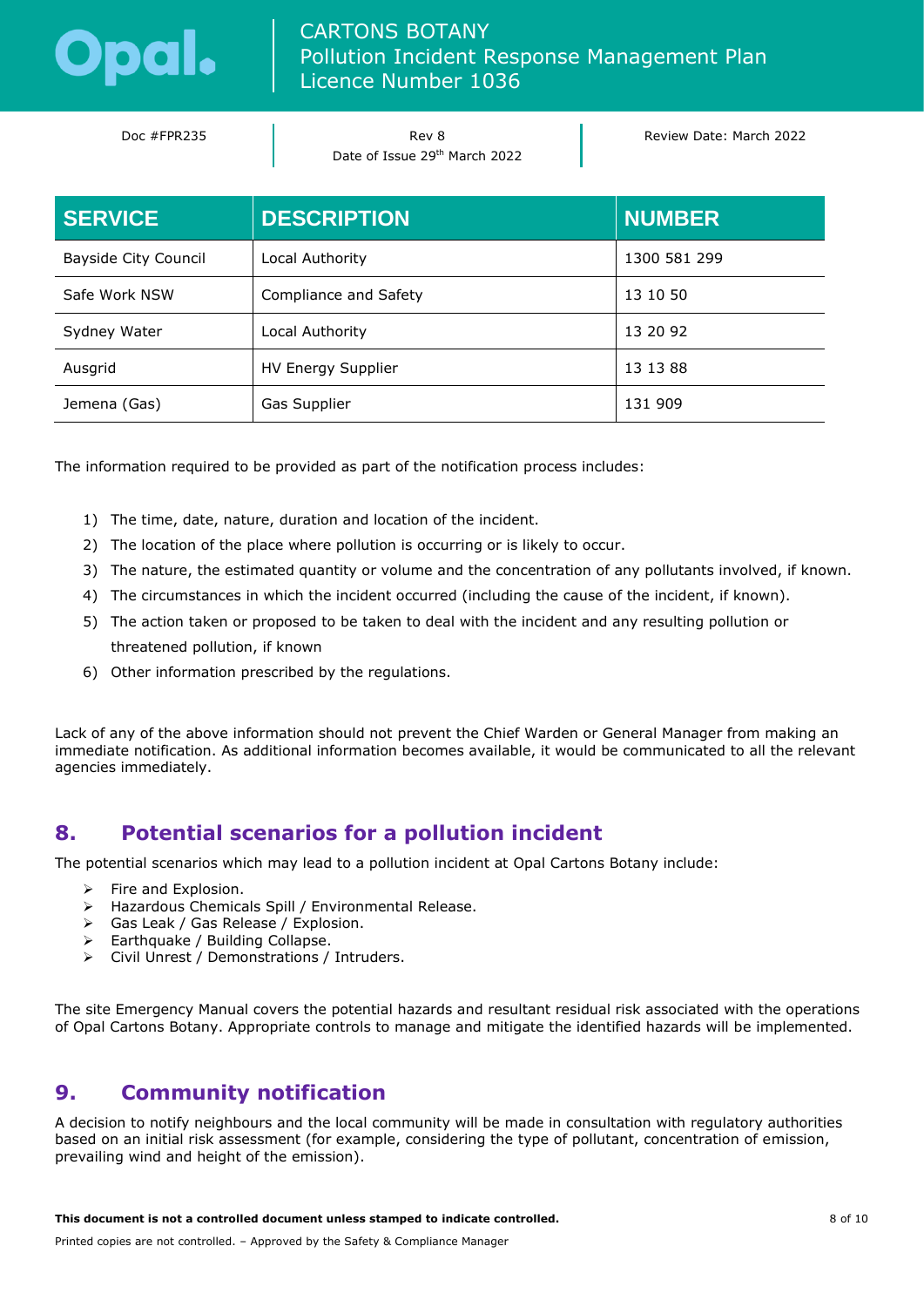

Doc #FPR235 Rev 8 Date of Issue 29<sup>th</sup> March 2022 Review Date: March 2022

The Opal Cartons Botany site operates an after-hours emergency number which can be used by any party to report environmental disturbances or other complaints relating to onsite operations.

The phone number is (02) 9394 0555 and is available 24 hours per day 5 days per week.

Calls are monitored by communications services and if urgent action is required are referred immediately to the site Operations Manager for attention. If immediate action is not requested they are followed up on the next business day. The public are made aware of this service by the signs that are placed prominently at the site boundary.

Any press releases issued to the media will be done so through the General Manager and are to contain the following information:

- ➢ Description of the nature of the emergency.
- ➢ The corrective action taken and its effectiveness.
- $\triangleright$  When the emergency is expected to be over.
- $\triangleright$  The investigative action that will or has been taken.
- $\triangleright$  Any assistance that can be given by the media.

Releases must be approved by the General Manager.

### <span id="page-8-0"></span>**9.1. Website information**

This Pollution Incident Response Management Plan (PIRMP or Plan) Website Information has been written to comply with the legislative requirements under the Protection of the Environment Operations Act 1997 (POEO Act) and the Protection of the Environment Operations (General) Regulation 2009 s98D:

*(2) A plan is also to be made publicly available in the following manner within 14 days after it is prepared:* 

*(a) in a prominent position on a publicly accessible website of the person who is required to prepare the plan,*

*(b) if the person does not have such a website--by providing a copy of the plan, without charge, to any person who makes a written request for a copy.*

*(3) Subclause (2) applies only in relation to that part of a plan that includes the information required under:* 

*(a) section 153C(a) of the Act, and*

*(b) clause 98C (1) (h) and (i) or (2) (b) and (c) (as the case requires).*

Unlike the EPL this Plan is to only be available to those who are to implement the Plan. This is made clear by The POEO (General) Regulation 2009 s98D(3) which States:

*4) Any personal information within the meaning of the Privacy and Personal Information Protection Act 1998 is not required to be included in a plan that is made available to any person other than a person referred to in subclause (1).*

If components of the Plan are considered to contain sensitive private information then only those cleared should be permitted access to the full Plan. Alternative Plans with such sensitive information removed (e.g. contact phone numbers and names) can be more widely distributed. Full plans will be made available to the relevant government agencies, on request or during an incident response activity.

## <span id="page-8-1"></span>**10. Updating of Plan**

**Effective date:** 15 January 2021

**Review date** This Plan will be updated according to the following: